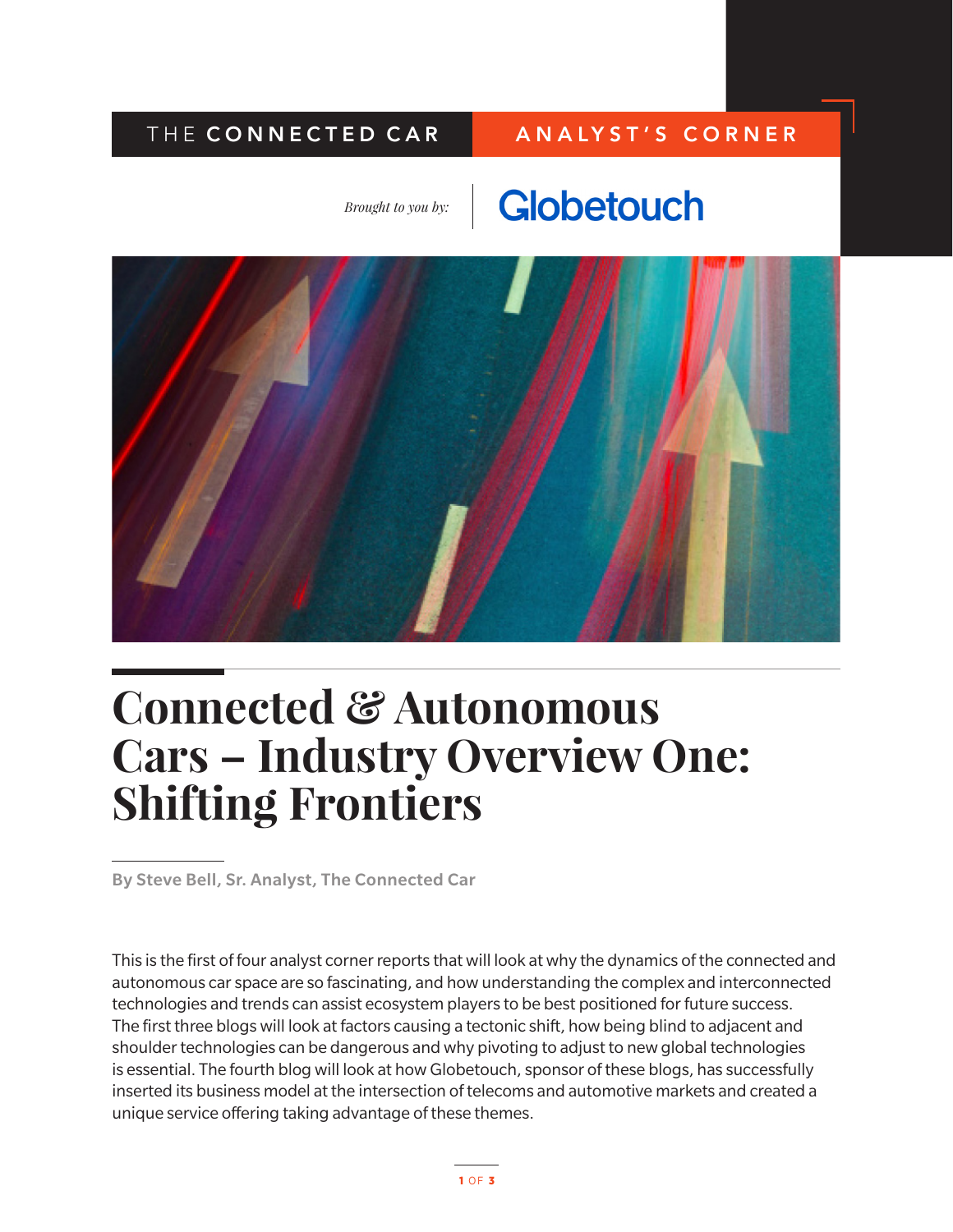

There is change occurring at the frontier of every industry, but it's particularly noticeable in telecoms and automotive, partly due to the impact of digital transformation and the progressive march of IoT. It also involves the disaggregation of business models by digital startups, and the application of new technologies that fundamentally change the nature of the products being sold, as well as the services and support around them.

In most cases, these businesses have established beliefs and customs which are the paradigms that drive their business models. To support these paradigms and related business models, organizations are created with a single focus on efficiency and effectiveness, but these organizations can also become isolated and intolerant of new ideas that affect this efficiency. It can also lead to organizations becoming blinded to the risks and opportunities in their operating environments. This paradigm and silo effect is something that businesses have been struggling with for many years.

When the disaggregation to business models and introduction of new technologies occurring at the frontiers of every industry are combined with the paradigm and silo effect plaguing most established businesses, many consequences are likely to follow; some are just starting to materialize and others are yet to emerge. These factors can also cause companies to lose touch with the changing needs of their customers, particularly in a 24/7 news cycle and whirlwind of social connectivity, resulting in the push of products and business models when customers are pulling other products and services into their lives. This is not a totally new phenomenon but it's one that's accelerating.

A classic example of this is the demise of Motorola, Blackberry, Nokia and Ericsson's handset and infrastructure businesses that has occurred over the last ten years in the wake of Apple's introduction of the iPhone, the growth of 3G and 4G cellular technologies and the continued rise of South Korean and Chinese manufacturers.

It can be argued that several factors are driving a similar early-stage tectonic shift in the auto industry, and these are a result of a series of new technologies, platforms and business models that are redefining the concept of the car.

One factor that leverages the rise of the smartphone app is the emergence of a gig economy that allows people with talents, skills and time to perform tasks in a disaggregated business model on a self-employment basis. This has enabled Uber to redefine its ride share and taxi business models, and has taken advantage of the increasing levels of city dwelling and the shift in millennials' preferences away from owning cars in cities to exploit the shared economy.

Another factor is the arrival of Tesla, which has proven that a radical rethink of the car as a platform, and the utilization of new technologies wrapped together with the three lessons learned from the iPhone -- sleek design, over-the-air updating and revolutionary user experience -- can shift an entire industry. Frankly, few in the industry really believed that a battery-powered car could achieve the acceleration and range of the Tesla Model S. However, the real threat is that the unique capability of